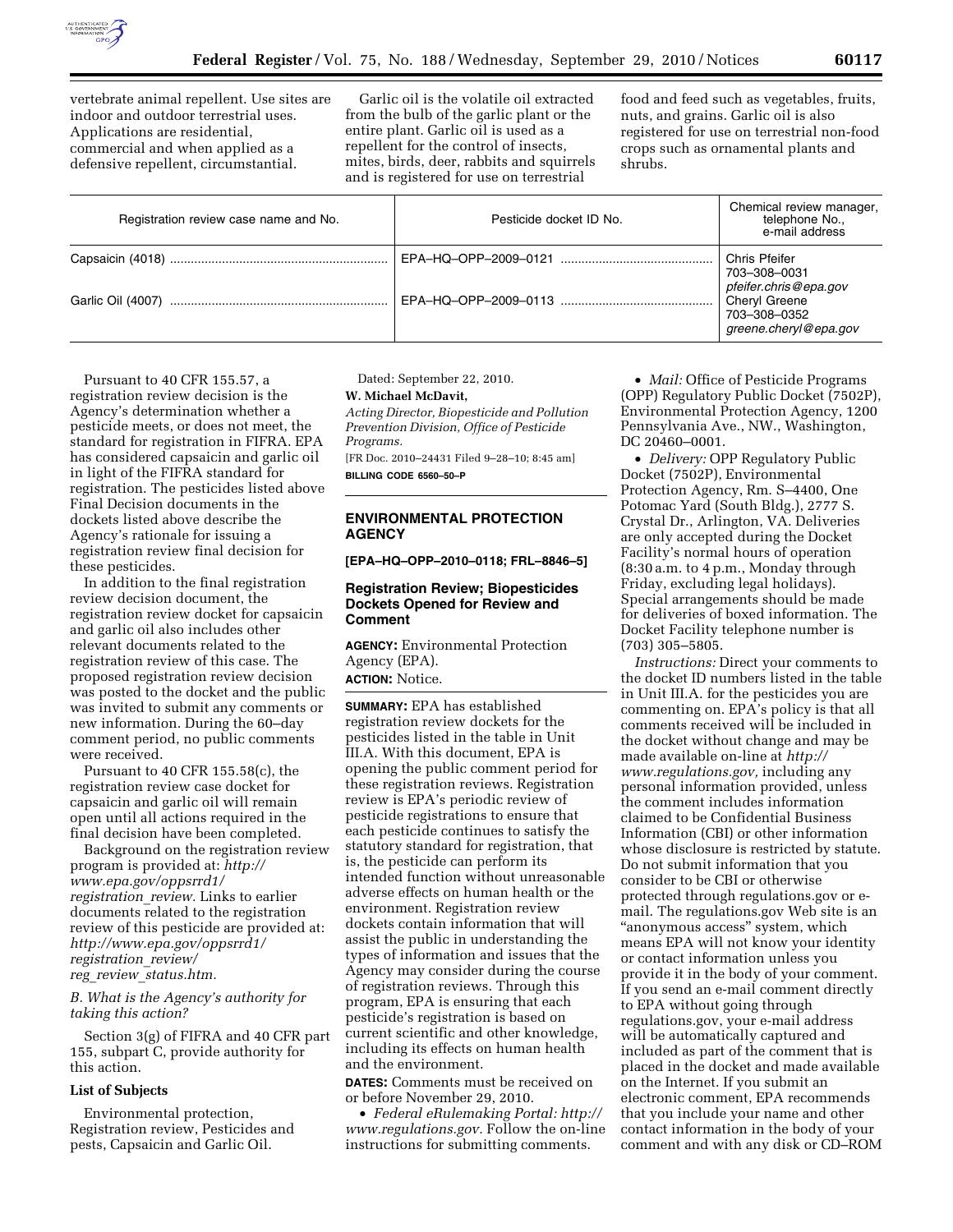you submit. If EPA cannot read your comment due to technical difficulties and cannot contact you for clarification, EPA may not be able to consider your comment. Electronic files should avoid the use of special characters, any form of encryption, and be free of any defects or viruses.

*Docket:* All documents in the docket are listed in the docket index available at *[http://www.regulations.gov.](http://www.regulations.gov)* Although listed in the index, some information is not publicly available, e.g., CBI or other information whose disclosure is restricted by statute. Certain other material, such as copyrighted material, is not placed on the Internet and will be publicly available only in hard copy form. Publicly available docket materials are available either in the electronic docket at *[http://](http://www.regulations.gov)  [www.regulations.gov,](http://www.regulations.gov)* or, if only available in hard copy, at the OPP Regulatory Public Docket in Rm. S– 4400, One Potomac Yard (South Bldg.), 2777 S. Crystal Dr., Arlington, VA. The hours of operation of this Docket Facility are from 8:30 a.m. to 4 p.m., Monday through Friday, excluding legal holidays. The Docket Facility telephone number is (703) 305–5805.

**FOR FURTHER INFORMATION CONTACT:** *For pesticide-specific information contact:*  The Regulatory Action Leader (RAL) identified in the table in Unit III.A. for the pesticide of interest.

*For general information contact:*  Kevin Costello, Pesticide Re-evaluation Division (7508P), Office of Pesticide Programs, Environmental Protection Agency, 1200 Pennsylvania Ave., NW., Washington, DC 20460–0001; *telephone number:* (703) 305–5026; *fax number:*  (703) 308–8090; *e-mail address: [costello.kevin @epa.gov.](mailto:costello.kevin@epa.gov)* 

## **SUPPLEMENTARY INFORMATION:**

### **I. General Information**

*A. Does this action apply to me?* 

This action is directed to the public in general, and may be of interest to a wide range of stakeholders including environmental, human health, farmworker, and agricultural advocates; the chemical industry; pesticide users; and members of the public interested in the sale, distribution, or use of pesticides. Since others also may be interested, the Agency has not attempted to describe all the specific entities that may be affected by this action. If you have any questions

regarding the applicability of this action to a particular entity, consult the person listed under **FOR FURTHER INFORMATION CONTACT**.

# *B. What should I consider as I prepare my comments for EPA?*

### 1. Submitting CBI

Do not submit this information to EPA through regulations.gov or e-mail. Clearly mark the part or all of the information that you claim to be CBI. For CBI information in a disk or CD– ROM that you mail to EPA, mark the outside of the disk or CD–ROM as CBI and then identify electronically within the disk or CD–ROM the specific information that is claimed as CBI. In addition to one complete version of the comment that includes information claimed as CBI, a copy of the comment that does not contain the information claimed as CBI must be submitted for inclusion in the public docket. Information so marked will not be disclosed except in accordance with procedures set forth in 40 CFR part 2.

2. Tips for Preparing Your Comments

When submitting comments, remember to:

i. Identify the document by docket ID number and other identifying information (subject heading, **Federal Register** date and page number).

ii. Follow directions. The Agency may ask you to respond to specific questions or organize comments by referencing a Code of Federal Regulations (CFR) part or section number.

iii. Explain why you agree or disagree; suggest alternatives and substitute language for your requested changes.

iv. Describe any assumptions and provide any technical information and/ or data that you used.

v. If you estimate potential costs or burdens, explain how you arrived at your estimate in sufficient detail to allow for it to be reproduced.

vi. Provide specific examples to illustrate your concerns and suggest alternatives.

vii. Explain your views as clearly as possible, avoiding the use of profanity or personal threats.

viii. Make sure to submit your comments by the comment period deadline identified.

#### 3. Environmental Justice

EPA seeks to achieve environmental justice, the fair treatment and

meaningful involvement of any group, including minority and/or low income populations, in the development, implementation, and enforcement of environmental laws, regulations, and policies. To help address potential environmental justice issues, the Agency seeks information on any groups or segments of the population who, as a result of their location, cultural practices, or other factors, may have atypical or disproportionately high and adverse human health impacts or environmental effects from exposure to the pesticides discussed in this document, compared to the general population.

### **II. Authority**

EPA is initiating its reviews of the pesticides identified in this document pursuant to section 3(g) of the Federal Insecticide, Fungicide, and Rodenticide Act (FIFRA) and the Procedural Regulations for Registration Review at 40 CFR part 155, subpart C. Section 3(g) of FIFRA provides, among other things, that the registrations of pesticides are to be reviewed every 15 years. Under FIFRA, a pesticide product may be registered or remain registered only if it meets the statutory standard for registration given in FIFRA section 3(c)(5). When used in accordance with widespread and commonly recognized practice, the pesticide product must perform its intended function without unreasonable adverse effects on the environment; that is, without any unreasonable risk to man or the environment, or a human dietary risk from residues that result from the use of a pesticide in or on food.

### **III. Registration Reviews**

## *A. What action is the agency taking?*

As directed by FIFRA section 3(g), EPA is reviewing the pesticide registrations identified in the table in this unit to assure that they continue to satisfy the FIFRA standard for registration—that is, they can still be used without unreasonable adverse effects on human health or the environment. A pesticide's registration review begins when the Agency establishes a docket for the pesticide's registration review case and opens the docket for public review and comment. At present, EPA is opening registration review dockets for the cases identified in the following table.

| Registration review case name and | Docket ID No. | Regulatory action leader, telephone No., e-mail address                                                                                                                                                                                   |
|-----------------------------------|---------------|-------------------------------------------------------------------------------------------------------------------------------------------------------------------------------------------------------------------------------------------|
|                                   |               | Beauveria bassiana (6057) ………….   EPA–HQ–OPP–2010–0564 ………   Shanaz Bacchus, (703) 308–8097, <i>bacchus.shanaz@epa.qov.</i><br>Egg Solids (4079)     EPA–HQ–OPP–2010–0726    Cheryl Greene, (703) 305–7928, <i>greene.cheryl@epa.gov.</i> |